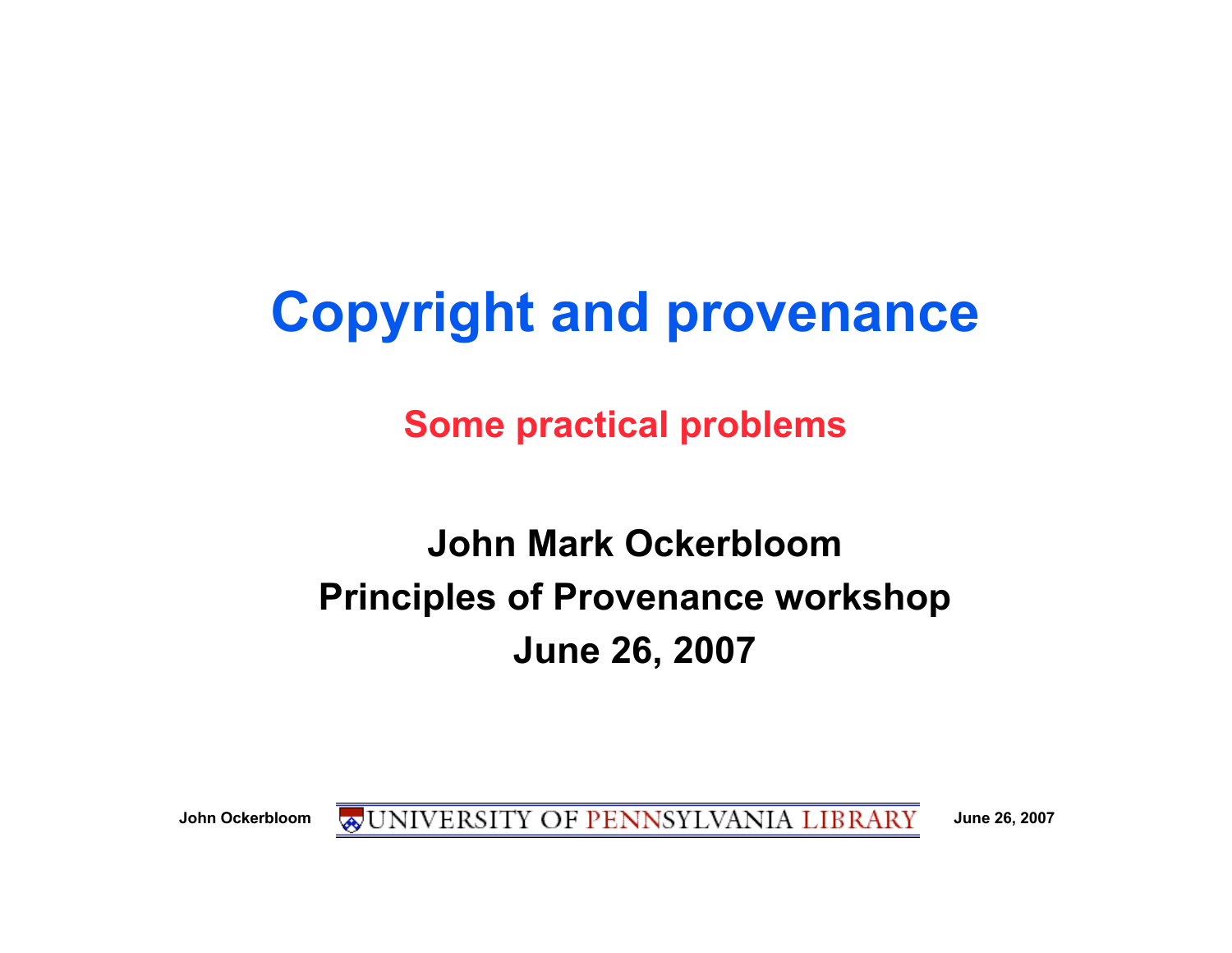### **Our resources are going digital**



John Ockerbloom **WEDNIVERSITY OF PENNSYLVANIA LIBRARY** June 26, 2007

Done

 $\bullet$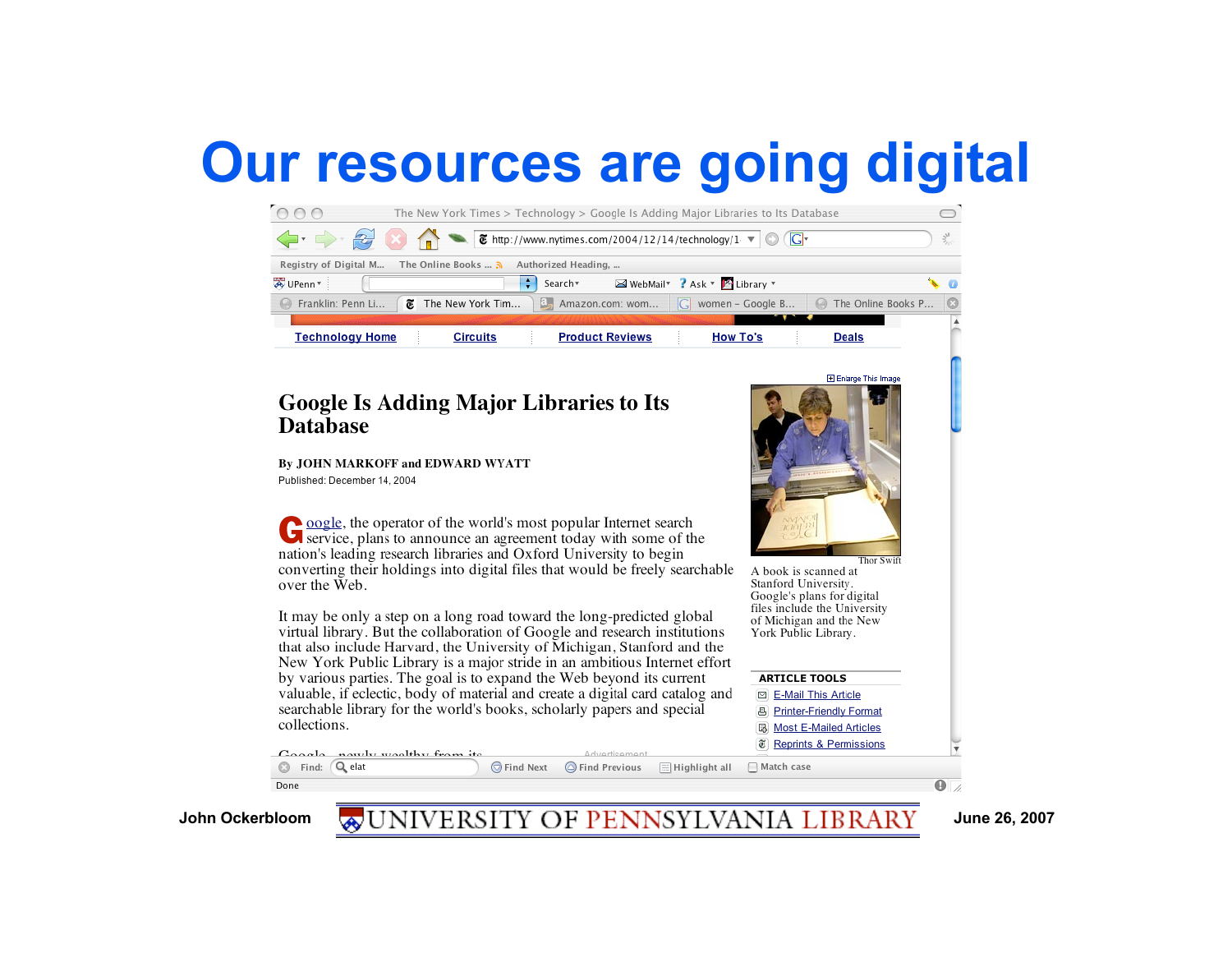### **But not without a fight**

#### **Publishers sue Google over book search project**



The group filed suit after lengthy discussions with Google's management about the company's Print Library Project broke down, the AAP said on Wednesday.

As part of the project, Google is working to scan all or parts of the book collections of the University of Michigan, Harvard University, Stanford



Alumwire co-found with CNET News.co inspired their startrecent college grac

John Ockerbloom **WEINTY OF PENNSYLVANIA LIBRARY** June 26, 2007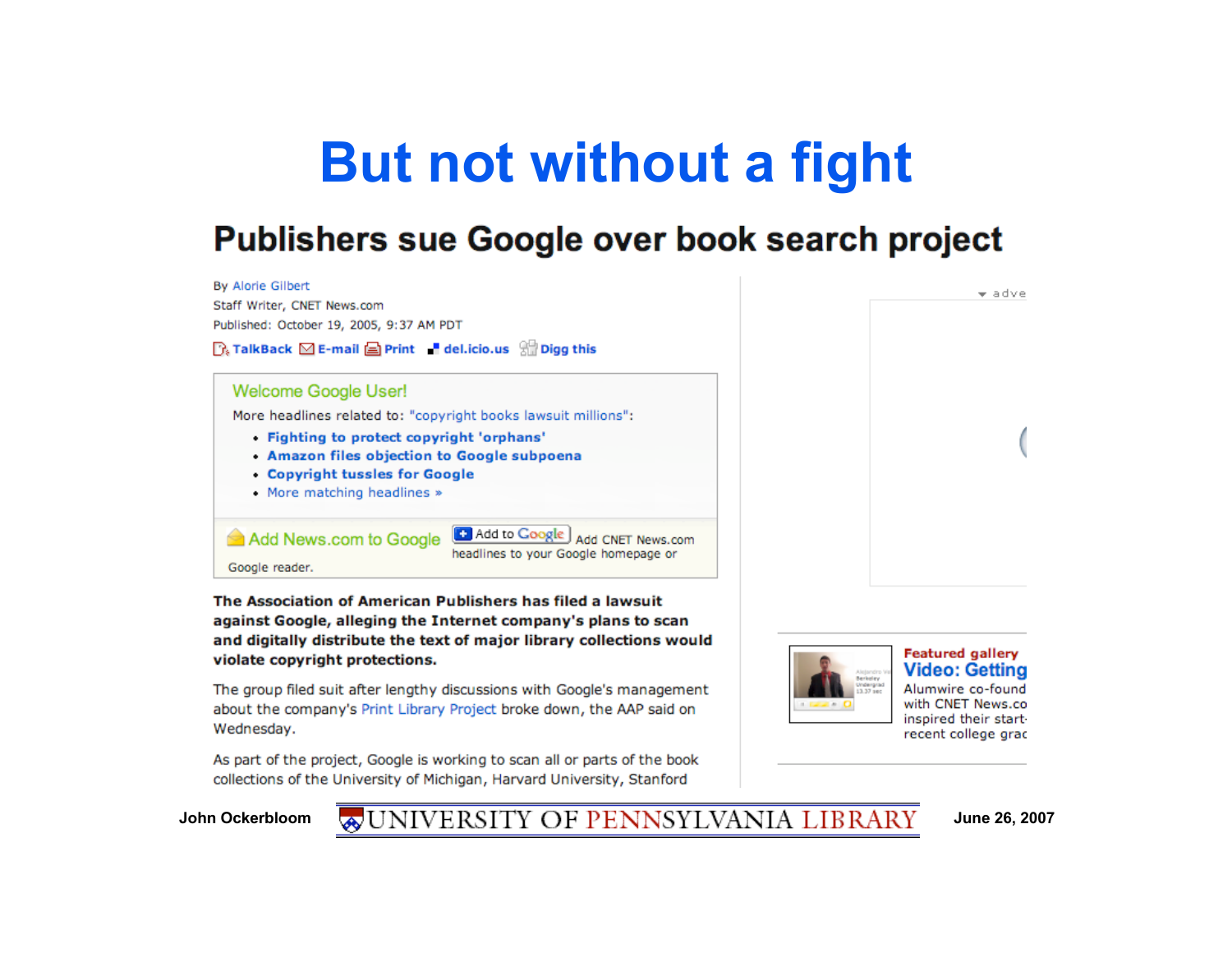## **What can I do with a work?**

- **Often simply represented as a binary value "restricted access" / "no restrictions"**
- **But really derives from a series of copyright questions**
	- **What copyrights apply to this work?**
		- » **Which are still in force? Which have expired?**
	- **Who holds the copyrights?**
		- » **And how can they be contacted?**
	- **What permissions apply for use?**
		- » **To specific parties (first serial rights to a magazine..)**
		- » **General (GPL, Creative Commons…)**
		- » **Granted by law (compulsory license, fair use, preservation, orphan works…)**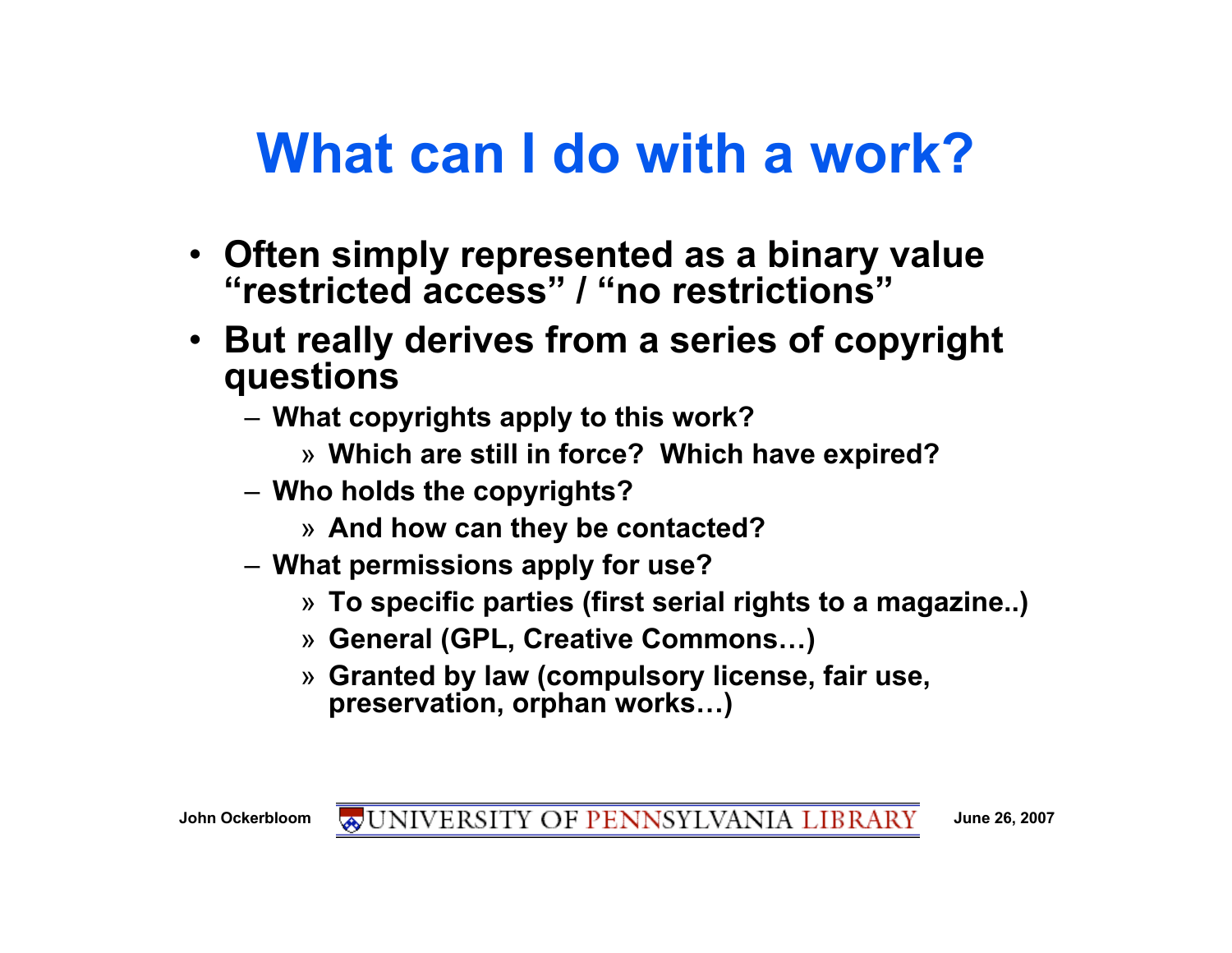# **Google's conservative algorithm for showing more than snippets**

```
Boolean can_show_full_without_permission
    (client, publication_place, publication_date) {
  If (client in US) {
    If ((publication_place in US) {
       return true if (publication_date < 1923);
    } else {
       return true if (publication_date < 1909);
    }
  } else {
     return true if (publication_date < 1864);
 }
  return false;
}
```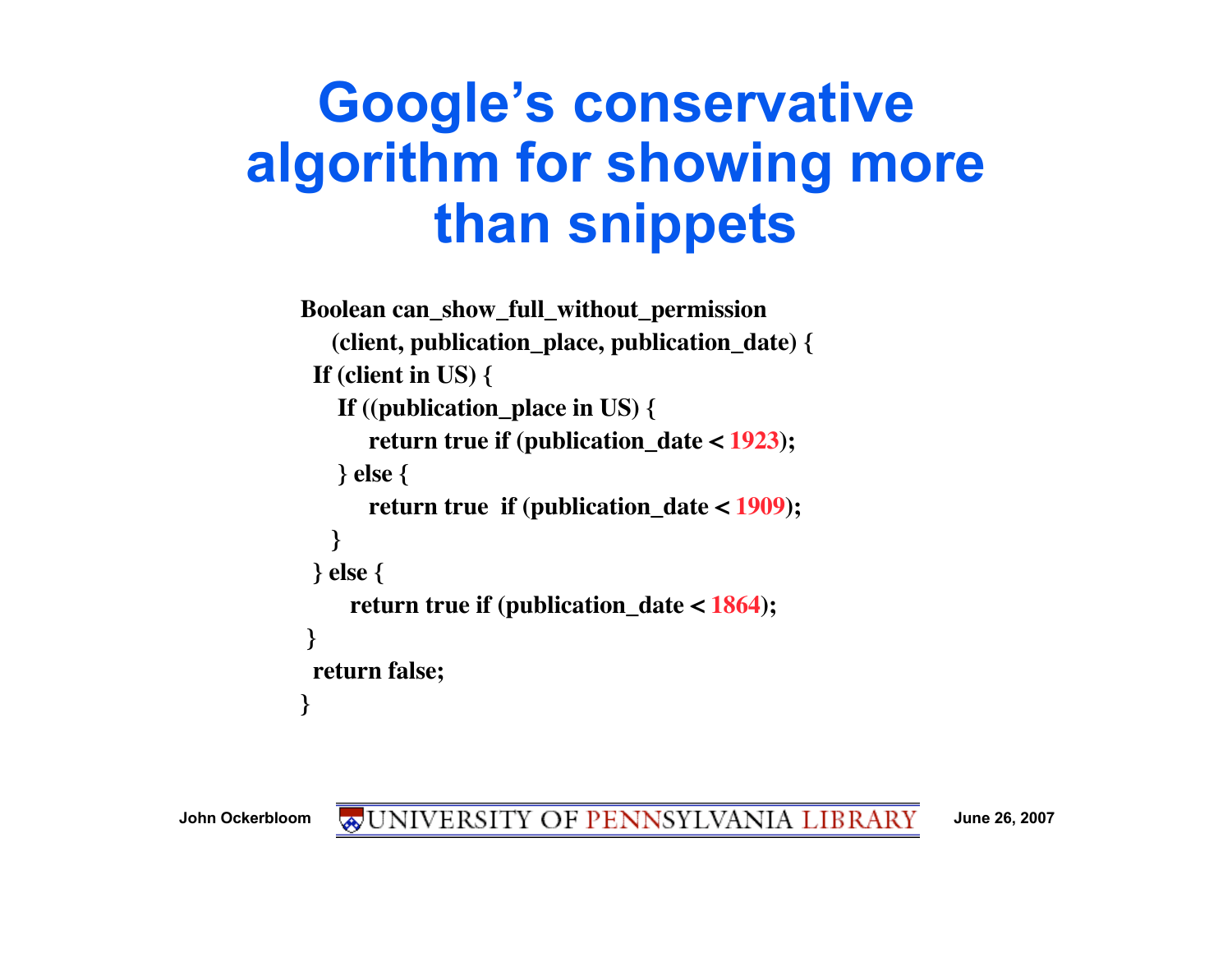# **A portion of a copyright expiration flowchart**

FLOWCHART FOR DETERMINING WHEN U.S. COPYRIGHTS IN FIXED<sup>1</sup> WORKS EXPIRE



#### John Ockerbloom **WEDNIVERSITY OF PENNSYLVANIA LIBRARY** June 26, 2007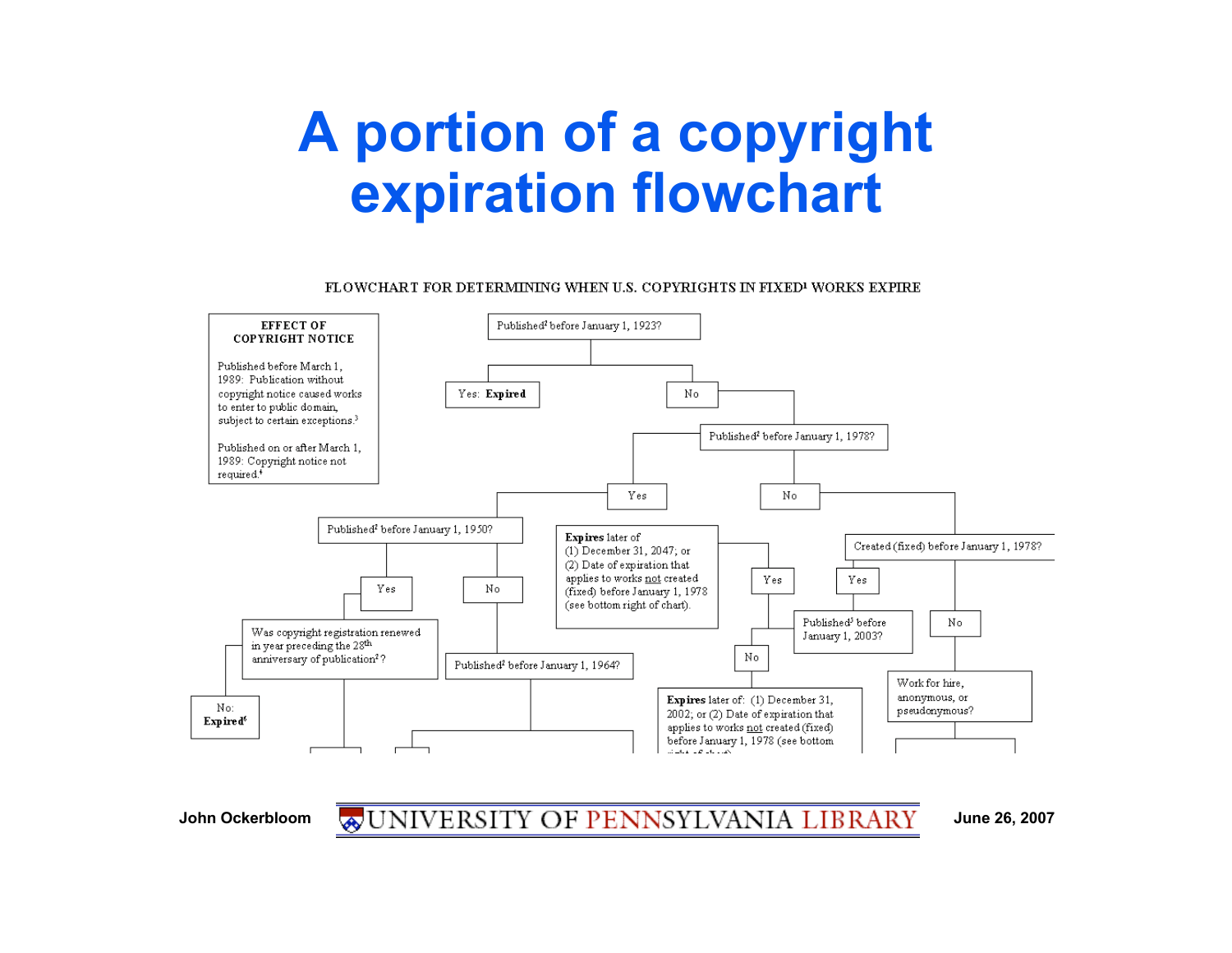# **Costs to produce digital works**

#### • **Digitization costs**

- **\$0.01 \$0.10/page at scale**
- **\$5-\$50 for a 500-page book**

#### • **Copyright clearance costs**

- **2003 Carnegie Mellon study: \$78 on average per book not in "conservative algorithm" territory**
- **Books are relatively simple; magazines, recorded music, film, typically involve lots of rightsholders**

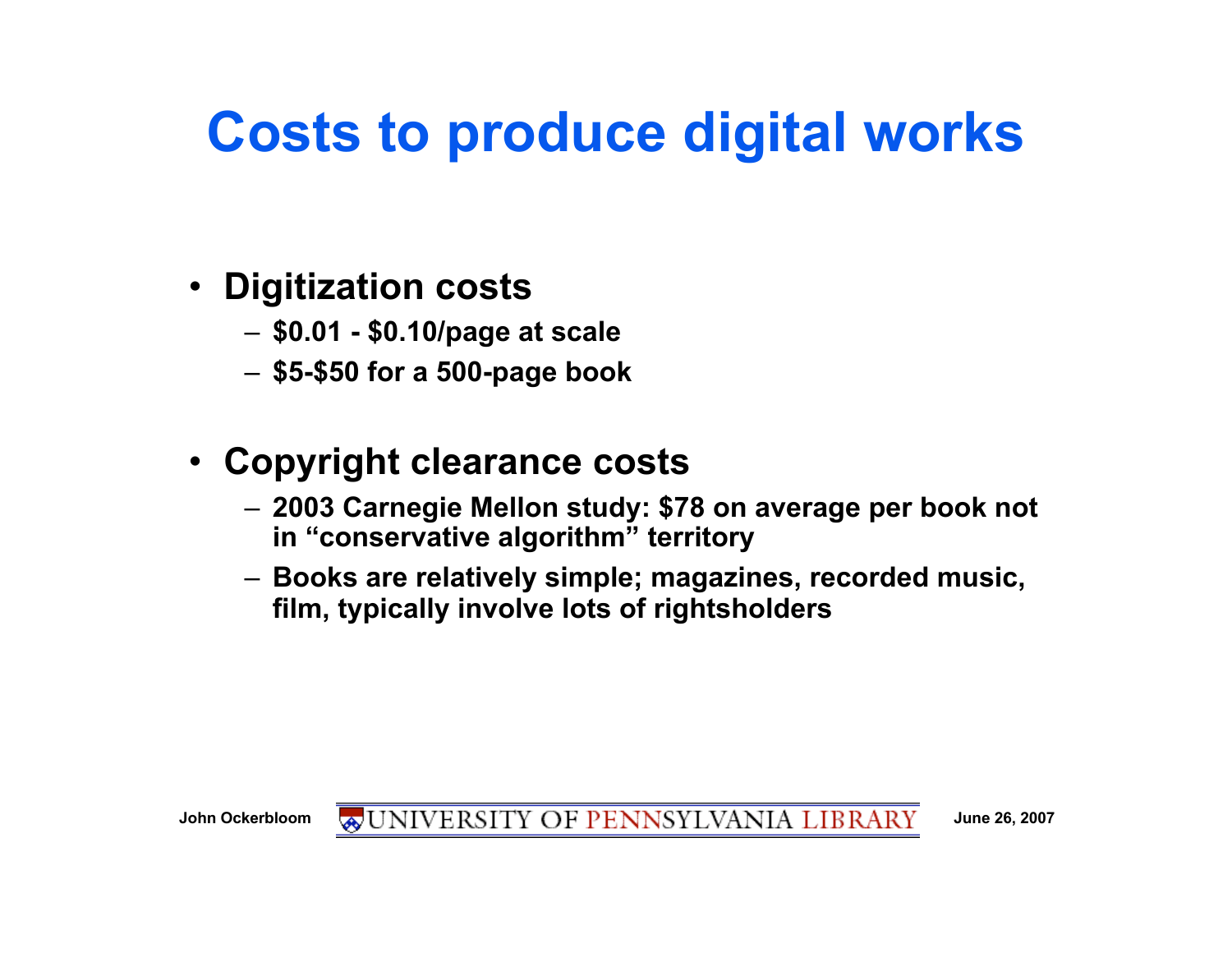# **An optimization problem in multiple dimensions**

- **Maximize value of collection**
	- **(include as many valuable resources as you can, with broadest rights possible)**
- **Maximize throughput of rights-clearing**
	- **(to build a large collection fast)**
- **Minimize cost of rights-clearing**
- **Minimize risk of legal penalties**
	- **(which can be very large in worst case)**

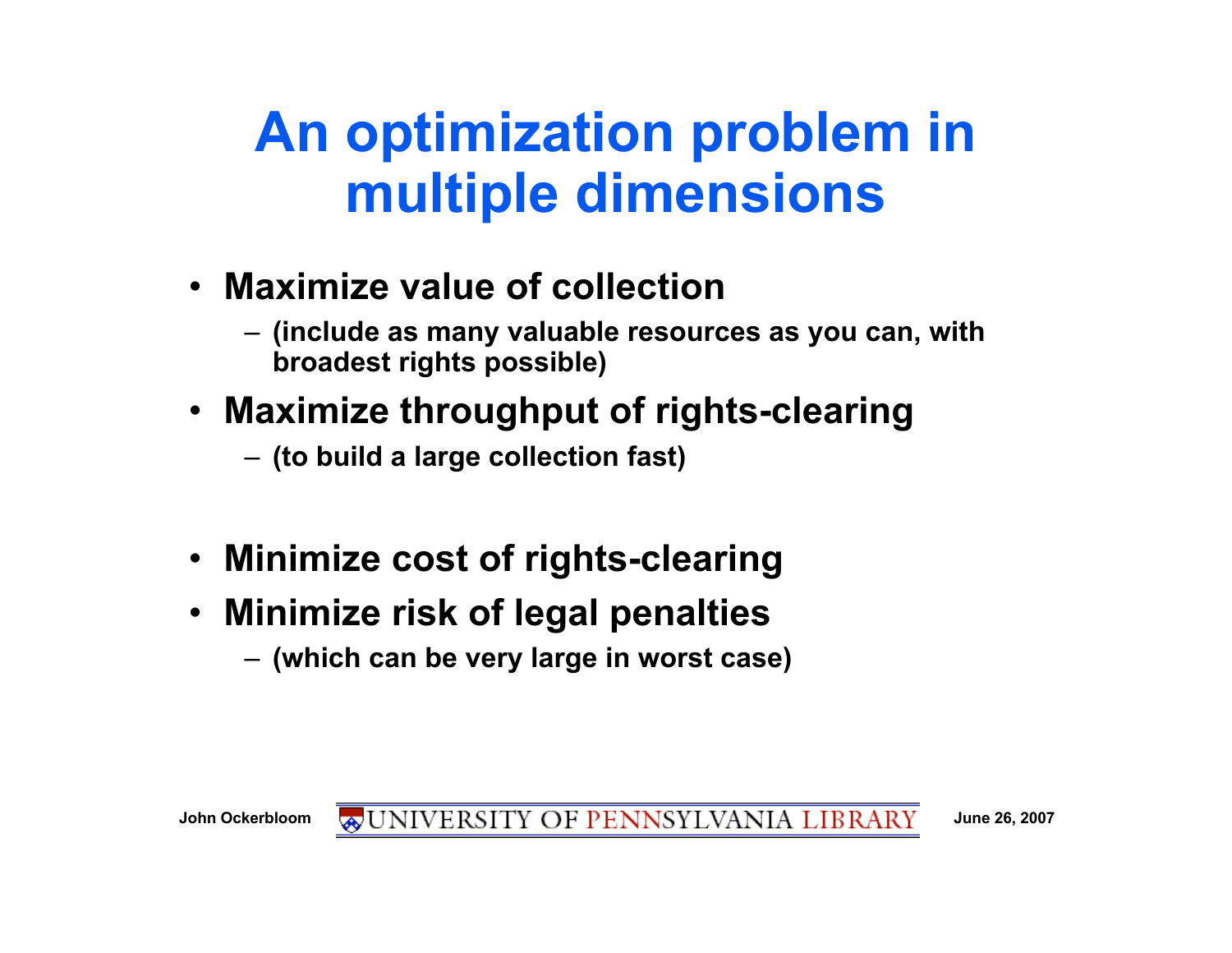# **Some provenance questions in copyright determination**

- **Provenance of work**
	- **Who created the work? (And when did they live?)**
	- **When and where was the work first published?**
		- » **(inside and outside the US)**
	- **Does the work include or derive from other copyrighted works? Which ones?**
- **Provenance of rights**
	- **Was there a copyright notice? What did it say?**
	- **Is this a work for hire? For whom?**
	- **Was the work registered for copyright? When? Renewed?**
	- **Was copyright transferred? If so, when and to whom?**
	- **Record of rights permission grants?**
- **Determination can work from copyright knowledge bases or from works, involve negative as well as positive assertions with various degrees of certainty**

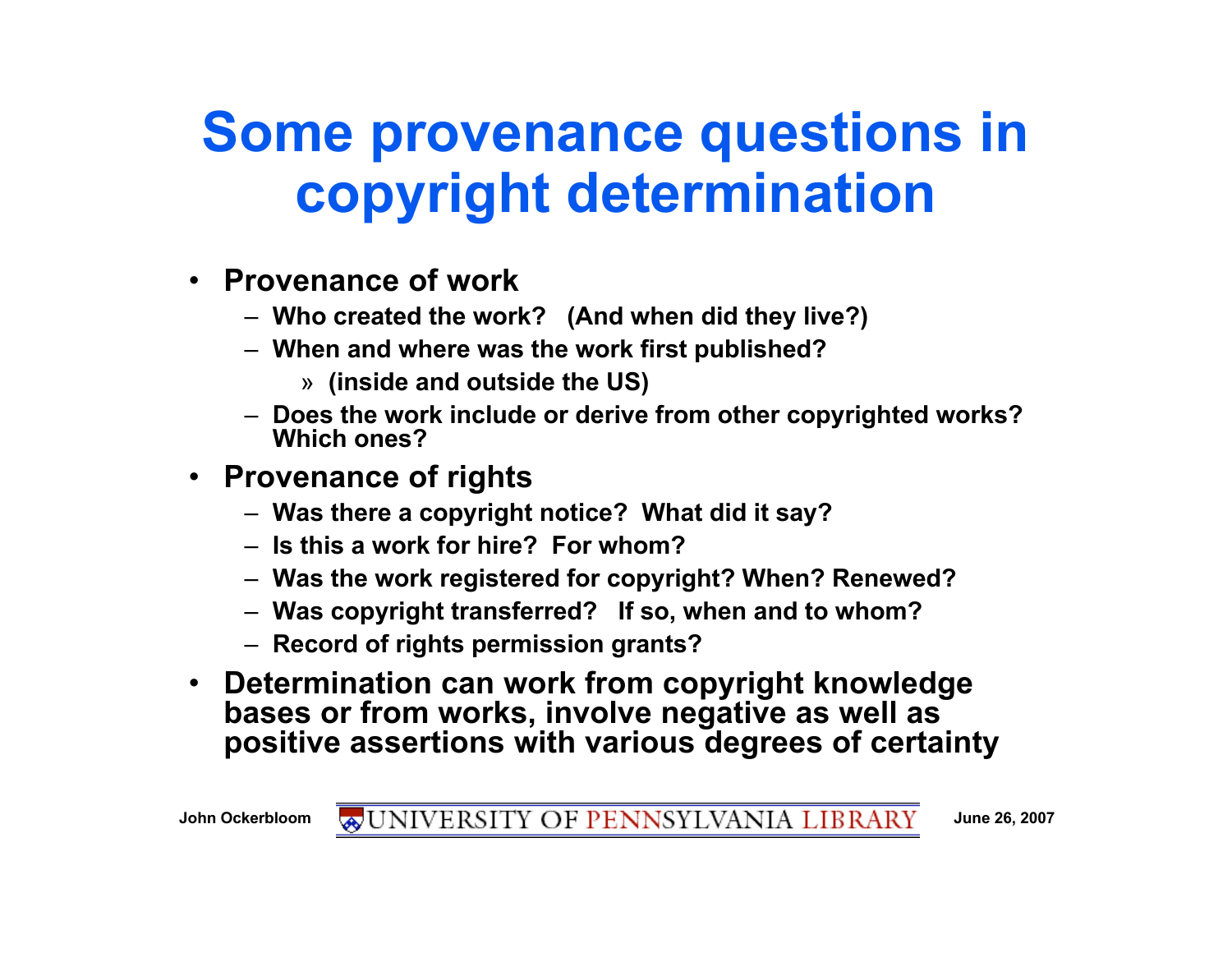#### **An example**



John Ockerbloom **WEDERSITY OF PENNSYLVANIA LIBRARY** June 26, 2007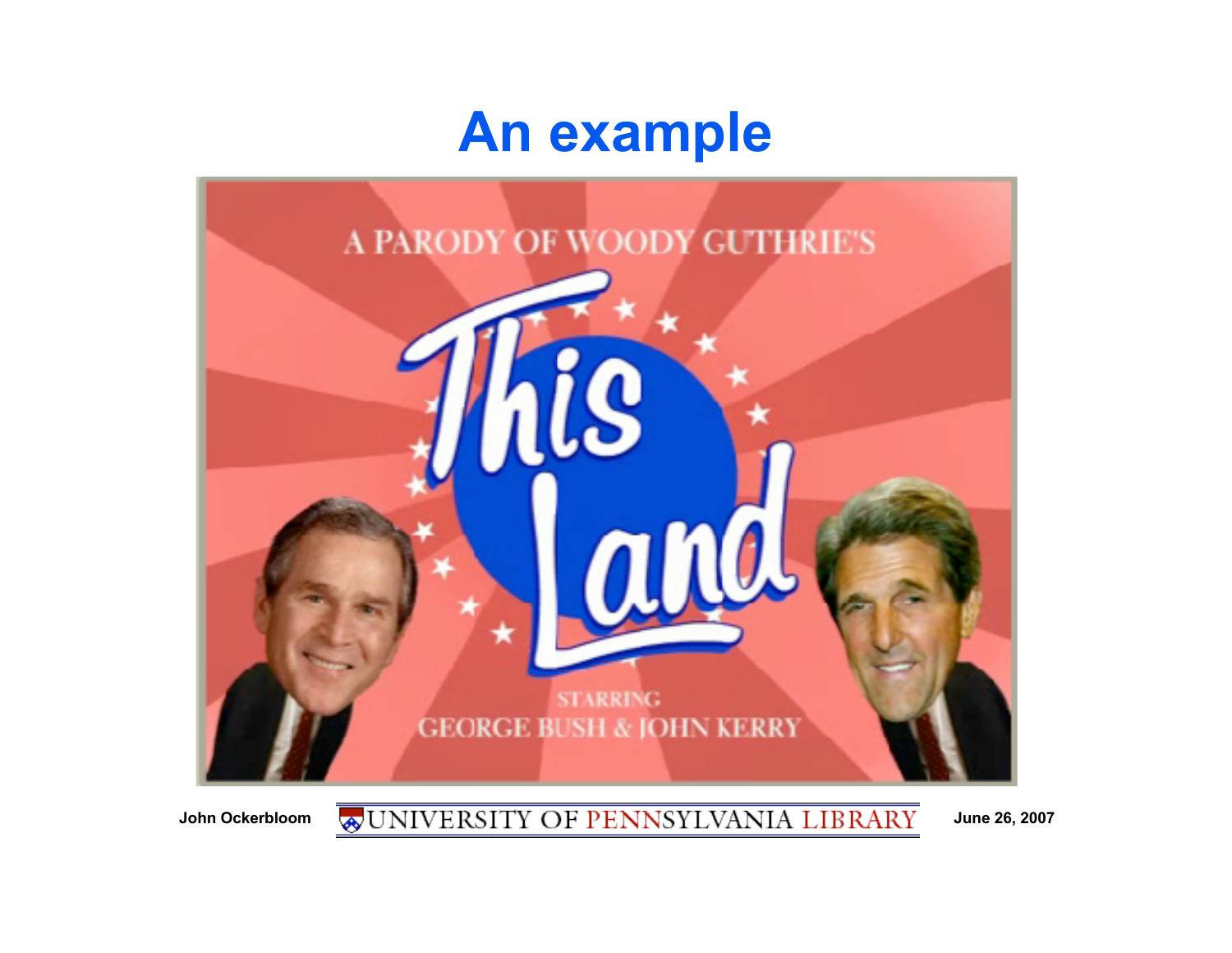# **Copyright registrations**

- **Rightsholders filled out registration forms**
- **Form copies in registration books in DC**
	- **The earliest saved artifact**
- **Form data summarized in card files in DC**
	- **What Copyright Office staff search**
- **Card files summarized in Catalog of Copyright Entries in various libraries**
	- **What folks outside DC tend to search**
- **Digitizations, databases produced**
	- **Page Image index at Penn; Stanford's Determinator database**
- **Digitization cost depends on where you start**

John Ockerbloom **WEDNIVERSITY OF PENNSYLVANIA LIBRARY** June 26, 2007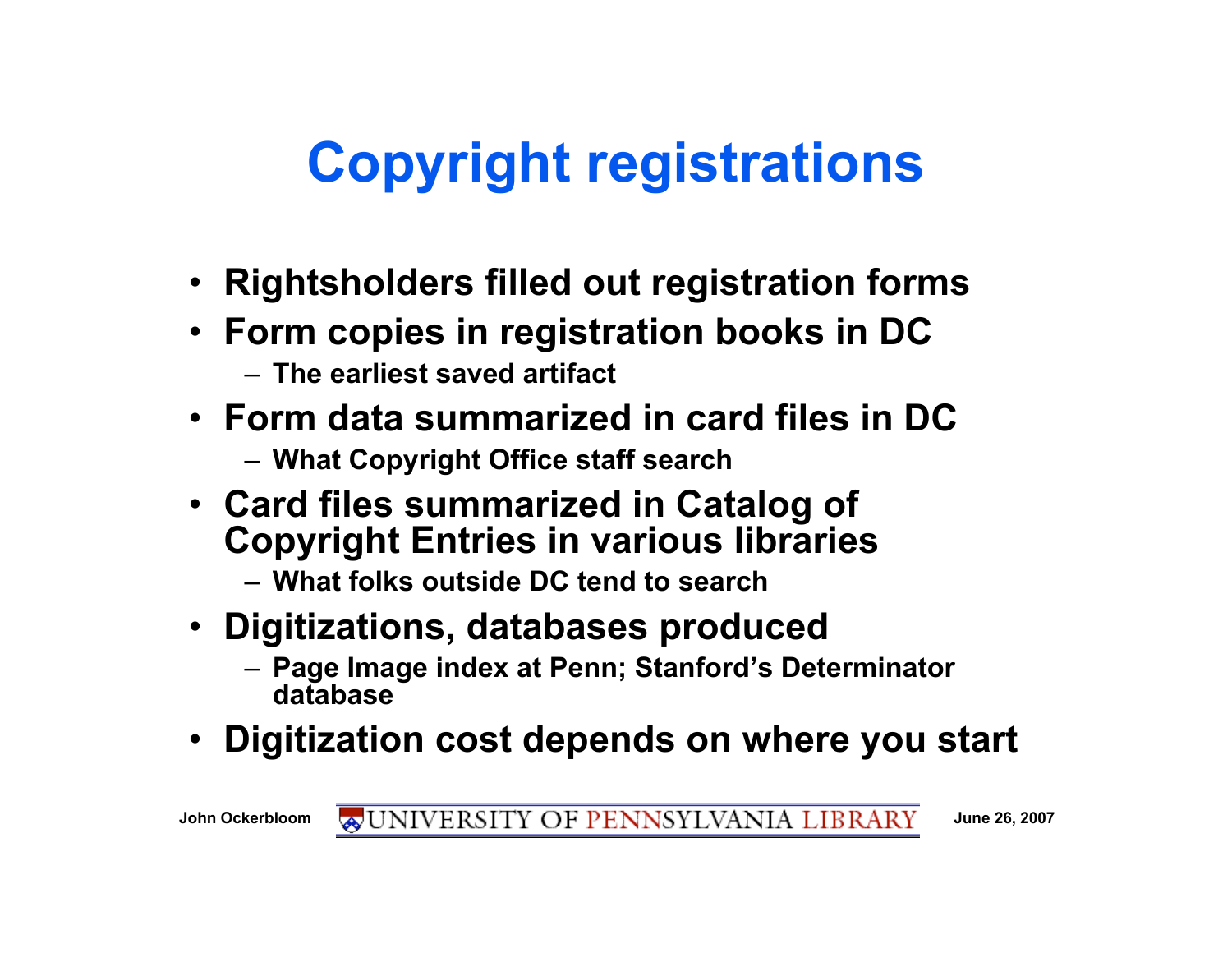#### **Some recent developments**

- **OCLC proposed project to associate copyright-related assertions with WorldCat entries in global union catalog**
- **Proposals to exempt "orphan works" from infringment liabilities**
	- **But need to conduct "reasonably diligent search"; and document that the search was done**